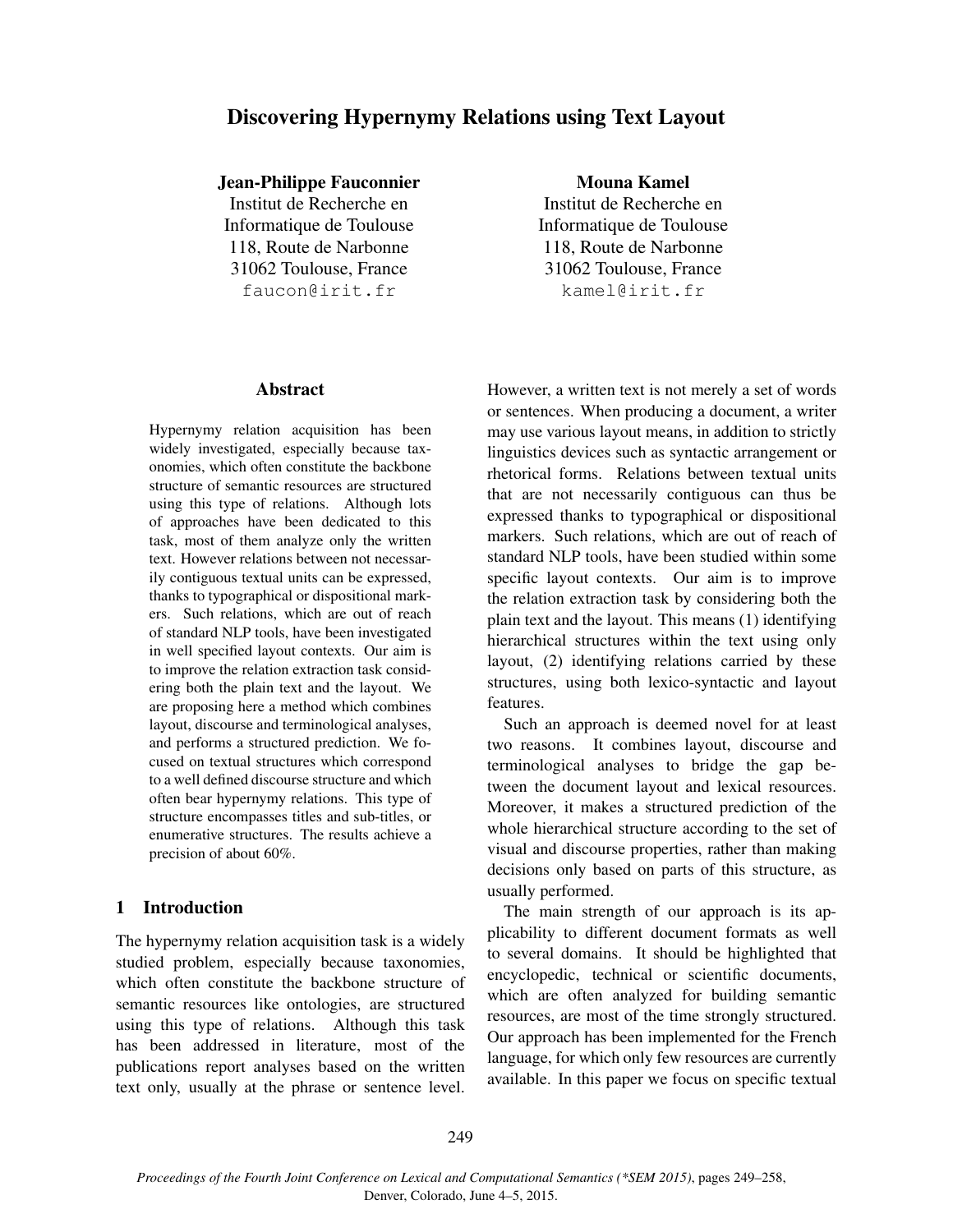structures which share the same discourse properties and that are expected to bear hypernymy relations. They encompass for instance titles/sub-titles, or enumerative structures.

The paper is organized as follows. Some related works about hypernymy relation identification are reported in section 2. Section 3 presents the theoretical framework on which the proposed approach is based. Sections 4 and 5 respectively describe transitions from the text layout to its discourse representation and from this discourse structure to the terminological structure. Finally we draw conclusions and propose some perspectives.

## 2 Related works

The task of extracting hypernymy relations (it may also be denoted as generic/specific, taxonomic, is-a or instance-of relations) is critical for building semantic resources and for semantic content authoring. Several parameters concerning corpora may affect the methods used for this task: the natural language quality (carefully written or informal), the textual genre (scientific, technical documents, newspapers, etc.), technical properties (corpus size, format), the level of precision of the resource (thesaurus, lightweight or full-fledged ontology), the degree of structuring, etc. This task may be carried out by using the proper text and/or external pre-existing resources. Various methods for exploiting plain text exist using techniques such as regular expressions (also known as lexicosyntactic patterns) (Hearst, 1992), classification using supervised or unsupervised learning (Snow et al., 2004; Alfonseca and Manandhar, 2002), distributional analysis (Lenci and Benotto, 2012) or Formal Concepts Analysis (Cimiano et al., 2005). In the Information Retrieval area, the relevant terms are extracted from documents and organized into hierarchies (Sánchez and Moreno, 2005).

Works on the document structure and on the discourse relations that it conveys have been carried out by the NLP community. Among these are the Document Structure Theory (Power et al., 2003), and the DArt<sub>bio</sub> system (Bateman et al., 2001). These approaches offer strong theoretical

frameworks, but they were only implemented from a text generation point of view.

With regard to the relation extraction task using layout, two categories of approaches may be distinguished. The first one encompasses approaches exploiting documents written in a markup language. The semantics of these tags and their nested structure is used to build semantic resources. For instance, collection of XML documents have been analyzed to build ontologies (Kamel and Aussenac-Gilles, 2009), while collection of HTML or MediaWiki documents have been exploited to build taxonomies (Sumida and Torisawa, 2008).

The second category gathers approaches exploiting specific documents or parts of documents, for which the semantics of the layout is strictly defined. Let us mention dictionaries and thesaurus (Jannink and Wiederhold, 1999) or specific and well localized textual structures such as category field (Chernov et al., 2006; Suchanek et al., 2007) or infoboxes (Auer et al., 2007) from Wikipedia pages. In some cases, these specific textual structures are also expressed thanks to a markup language. All these works implement symbolic as well as machine learning techniques.

Our approach is similar to the one followed by Sumida and Torisawa (2008) which analyzes a structured text according to the following steps: (1) they represent the document structure from a limited set of tags (headings, bulleted lists, ordered lists and definition lists), (2) they link two tagged strings when the first one is in the scope of the second one, and (3) they use lexico-syntactic and layout features for selecting hypernymy relations, with the help of a machine learning algorithm. Some attempts have been made for improving these results (Oh et al., 2009; Yamada et al., 2009). However our work differs in two points: we aimed to be more generic by proposing a discourse structure of layout that can be inferred from different document formats, and we propose to find out the relation arguments (hypernym-hyponym term pairs) by analyzing propositional contents. Prior to describing the implemented processes, the underlying principles of our approach will be reported in the next section.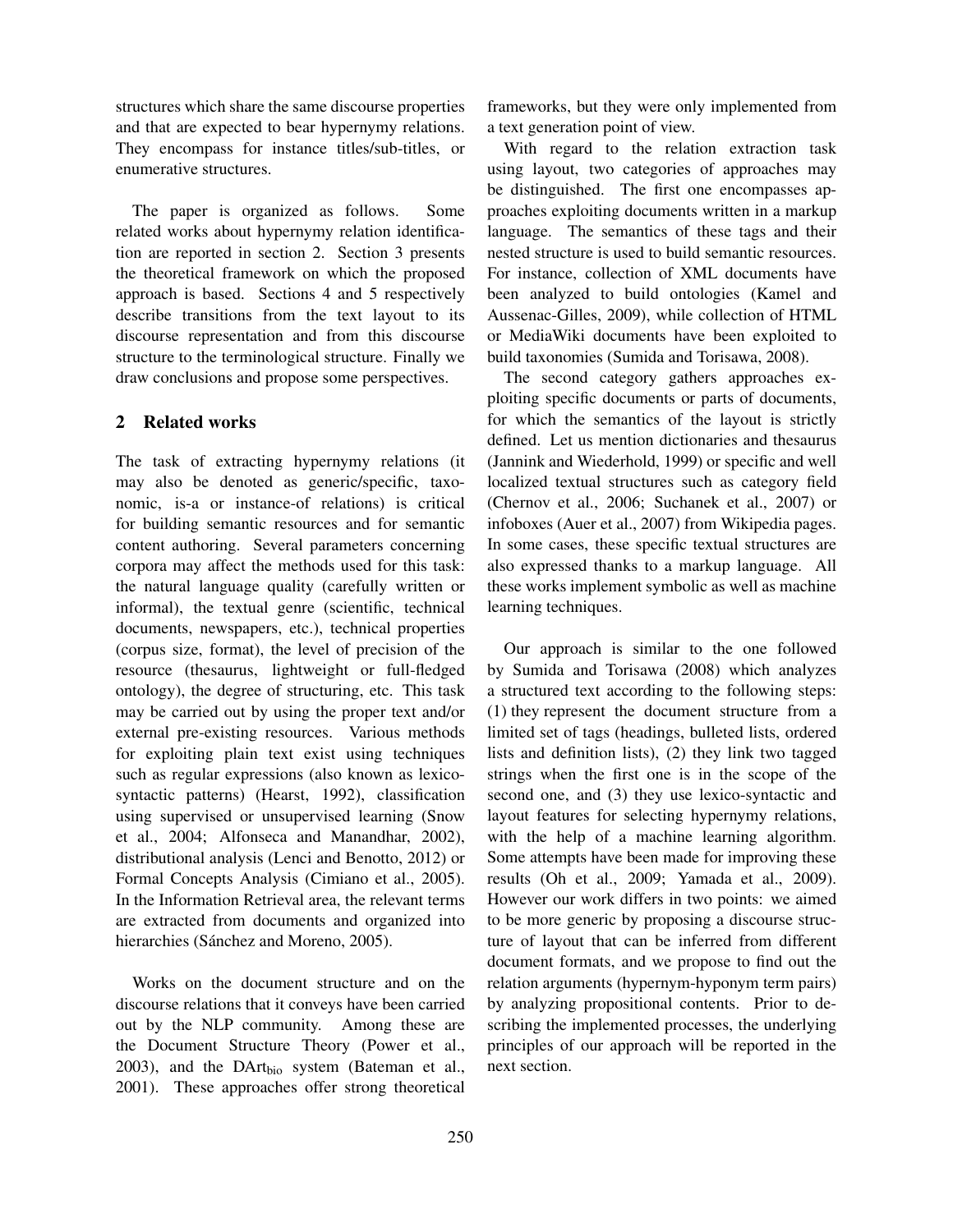### 3 Underlying principles of our approach

We rely on principles of discourse theories and on knowledge models for respectively formalizing text layout and identifying hypernymy relations.

#### 3.1 Discourse analysis of the layout

Several discourse theories exist. Their starting point lies in the idea that a text is not just a collection of sentences, but it also includes relations between all these sentences that ensure its coherence (Mann and Thompson, 1988; Asher and Lascarides, 2003). Discourse analysis aims at observing the discourse coherence from a rhetorical point of view (the intention of the author) or from a semantic point of view (the description of the world). A discourse analysis is a three step process: splitting the text into Discourse Units (DU), ensuring the attachment between DUs, and then labeling links between DUs with discourse relations. Discourse relations may be divided into two categories: nucleus-satellite (or subordinate) relations which link an important argument to an argument supporting background information, and multi-nuclear (or coordinate) relations which link arguments of equal importance. Most of discourse theories acknowledge that a discourse is hierarchically structured thanks to discourse relations.

Text layout supports a large part of semantics and participates to the coherence of the text; it thus contributes to the elaboration of the discourse. Therefore, we adapted the discourse analysis to treat the layout, according to the following principles:

- a DU corresponds to a visual unit (a bloc);
- two units sharing the same role (title, paragraph, etc.) and the same typographic and dispositional markers are linked with a multinuclear relation; otherwise, they are linked with a nuclear-satellite relation.

An example<sup>1</sup> of document from Wikipedia and the tree which results from the discourse analysis of its layout is given (Figure 1). In the following figures, we represent nucleus-satellite relations with solid lines and multi-nuclear relations with dashed lines.

We are currently interested in discourse structures displaying the following properties:

- *n* DUs are linked with multi-nuclear relations;
- one of these coordinated DU is linked to another DU with a nucleus-satellite relation.

Figure 2 gives a representation of such a discourse structure according to the Rhetorical Structure Theory (Mann and Thompson, 1988).



Figure 2: Rhetorical representation of the discourse structure of interest

Although there is only one explicit nucleussatellite relation, this kind of structure involves  $n$ implicit nucleus-satellite relations (between  $DU_0$ and  $DU_i$  ( $2 \leq i \leq n$ )). Indeed, from a discourse point of view, if a  $DU_j$  is subordinated to a  $DU_i$ , then all  $DU_k$  coordinated to  $DU_j$ , are subordinated to  $DU_i$ . As mentioned above, this kind of discourse structure encompasses textual structures such as titles/sub-titles and enumerative structures which are frequent in structured documents, and which often convey hypernymy relation. In that context, the hypernym is borne by the  $DU_0$  and each  $DU_i$  $(1 \le i \le n)$  bears at least one hyponym.

## 3.2 Knowledge models for hypernymy relation identification

Hypernymy relation identification is carried out in two stages: specifying if the relation is hypernymic and, if appropriate, identifying its arguments. The first stage relies on linguistic regularities denoting a hypernymy relation, regularities which are expressed thanks to lexical, syntactic, typographical and dispositional clues.

The second stage is based on a graph representation. Rather than independently identifying links between the hypernym and each potential hyponym, we take advantage from the fact that writers use the same syntactic and visual skills (recognized by a textual parallelism) for expressing knowledge units of equal rhetorical importance. Generally, these salient units are semantically linked and belong to a same lexical field.

<sup>&</sup>lt;sup>1</sup>http://fr.wikipedia.org/wiki/Redécentralisation\_d'Internet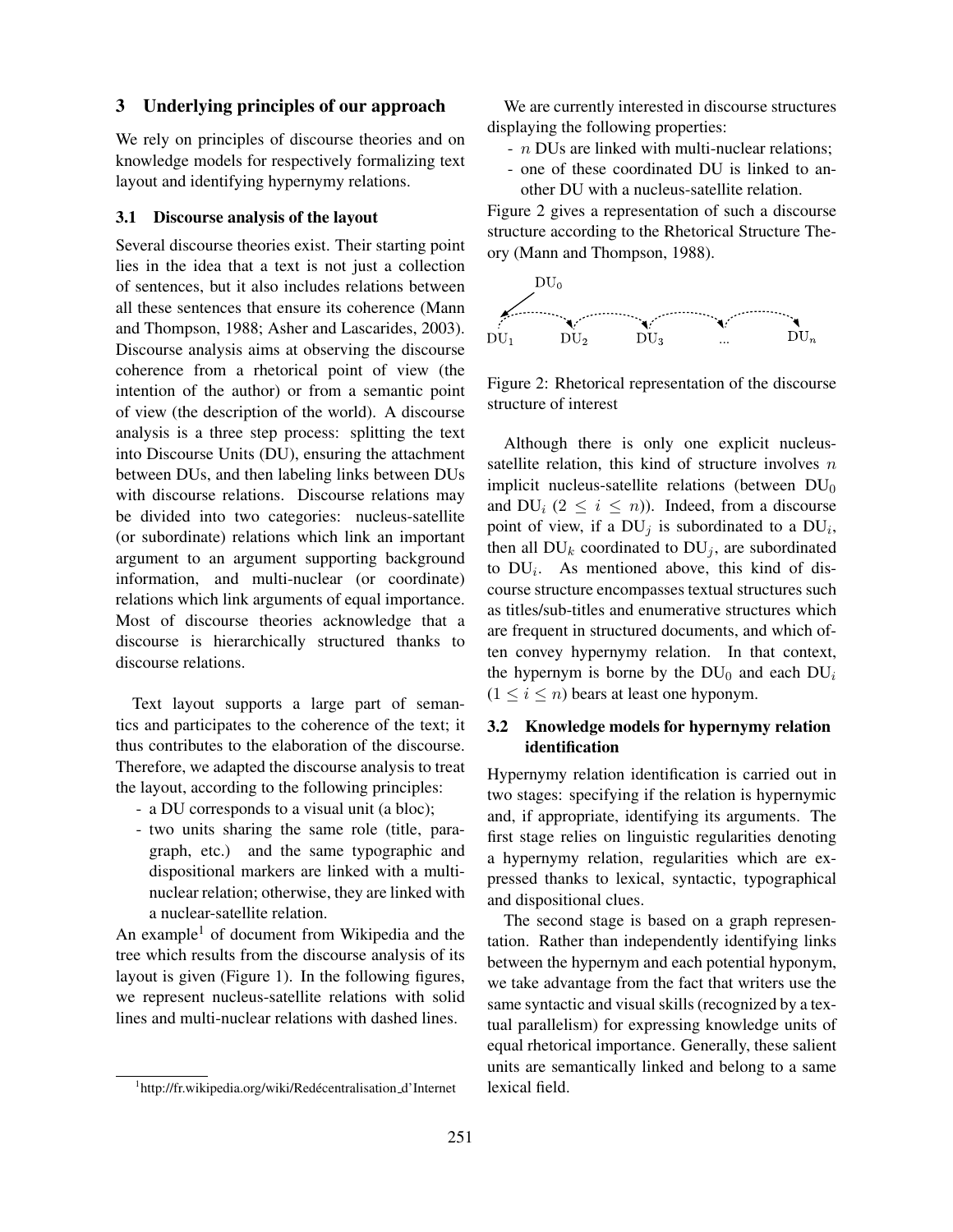

Figure 1: Example of a discourse analysis of text layout

Thus, we represent each discourse structure of interest bearing a hypernymy relation as a directed acyclic graph (DAG), where the nodes are terms and the edges are possible relations between them. This DAG is decomposed into layers, each layer  $i$  gathering nodes corresponding to terms of a given  $DU_i$  $(0 \le i \le n)$ . Each node of a layer  $i$   $(0 \le i \le n)$  $(n - 1)$ ) is connected by directed edges to all nodes of the layer  $i + 1$ . A root node is added on the top of the DAG. Figure 3 presents an example of this DAG.



Figure 3: Example of a DAG

We weight the edges according to the inverse similarity of terms they link. Thus, the terms in the lower-cost path starting from the root and ending at the last layer are maximally cohesive. A flatter representation does not allow this structured prediction.

## 4 From text layout to its discourse representation

To elicit discourse structures from text layout, the system detects visuals units and labels them with their role (paragraph, title, footnote, etc.) in the text. Then, it links the labeled units using discourse relations (nucleus-satellite or multi-nuclear) in order to produce a discourse tree.

We are currently able to process two types of documents: documents written in a markup language and documents in PDF format. It is obvious that tags of markup languages both delimit blocs and give their role. Getting the visual structure is thus straightforward. Conversely, PDF documents do not benefit from such tags. So we used the LAPDF-Text tool (Ramakrishnan et al., 2012) which is based on a geometric analysis for detecting blocs, and we have implemented a machine learning method for labeling these blocs. The features include typographical markers (size of fonts, emphasis markers, etc.) and dispositional one (margins, position in page, etc.).

For labeling relations, we used an adapted version of the shift-reduce algorithm as (Marcu, 1999) did. We thus obtain a dependency tree representing the discourse structure of the text layout. We evaluate this process on a corpus of PDF documents (documents written in a markup language pose no problem). Results are good since we obtain an accuracy of 80.46% for labeling blocs, and an accuracy of 97.23% for labeling discourse relations (Fauconnier et al., 2014). The whole process has been implemented in the  $LaToe<sup>2</sup> tool$ .

<sup>&</sup>lt;sup>2</sup> http://github.com/fauconnier/LaToe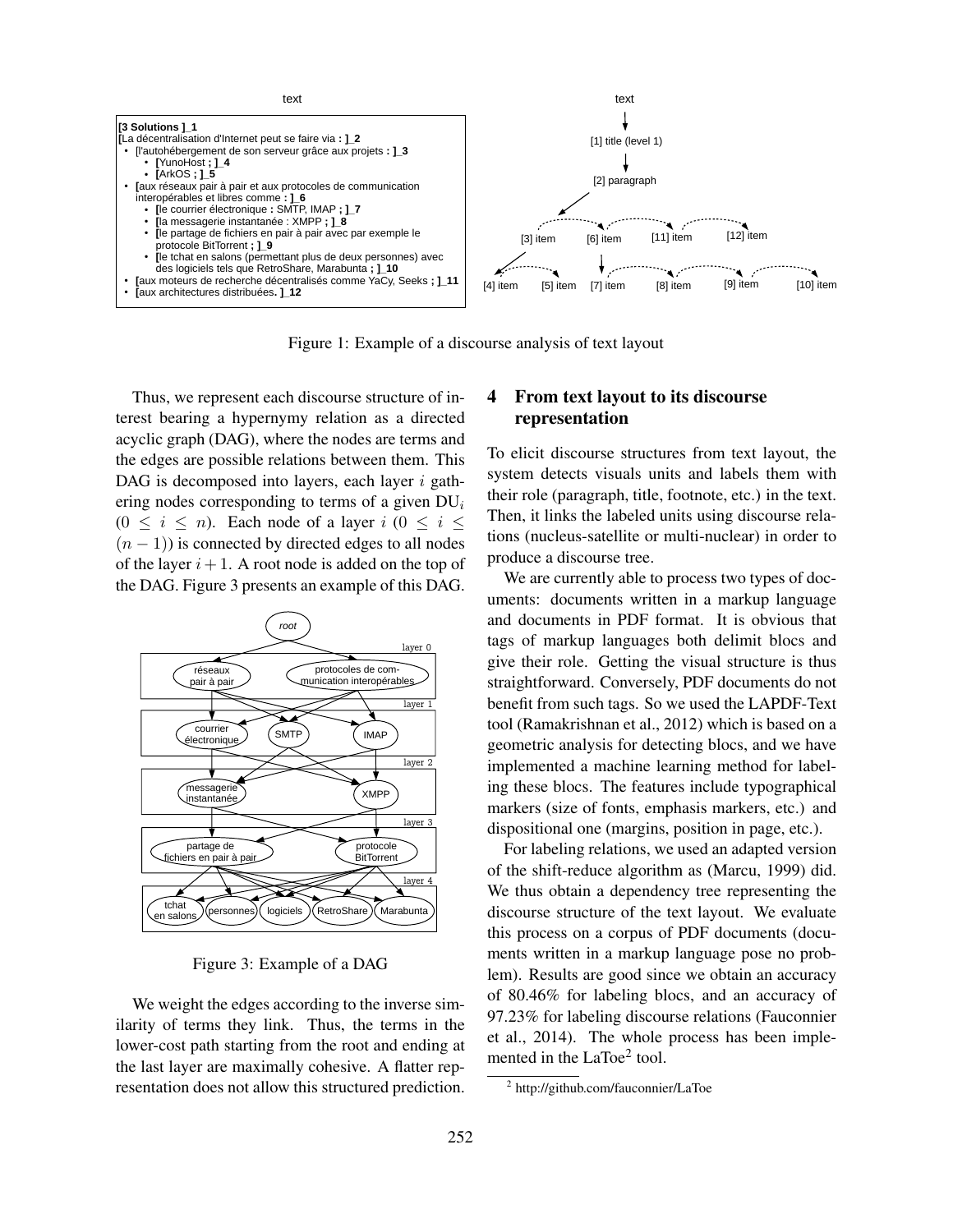Finally, the extraction of discourse structures of interest may be done easily by means of tree patterns (Levy and Andrew, 2006).

## 5 From layout discourse structure to terminological structure

We wish to elicit possible hypernymy relations from identified discourse structures of interest. This task involves a two-step process. The first step consists in specifying the nature of the relation borne by these structures. The second step aims at identifying the related terms (the relation arguments). These steps have been independently evaluated on an annotated corpus, while the whole system has been evaluated on another not annotated corpus. Corpora and evaluation protocols are described in the next section.

### 5.1 Corpora and evaluation protocols

The annotated corpus includes 166 French Wikipedia pages corresponding to urban and environmental planning. 745 discourse structures of interest were annotated by 3 annotators (2 students in Linguistics, and an expert in knowledge engineering) according to a guideline. The annotation task for each discourse structure of interest has consisted in annotating the nucleus-satellite relation as hypernymy or not, and when required, in annotating the terms involved in the relation. For the first stage, we have calculated a degree of inter-annotator agreement (Fleiss et al., 1979) and obtained a kappa of 0.54. The second stage was evaluated as a named entity recognition task (Tateisi et al., 2000) for which we have obtained an F-measure of 79.44. From this dataset, 80% of the discourse structures of interest were randomly chosen to constitute the development set, and the remaining 20% were used for the test set. The tasks described below were tuned on the development set using a k-10 cross-validation. The evaluation is done using the precision, the recall and the F-measure metrics.

A second evaluation for the entire system was led on two corpora respectively made of Wikipedia pages from two domains: *Transport* and *Computer Science*. For each domain, we have randomly selected 400 pages from a French Wikipedia Dump (2014-09-28). Since those copora are not manually annotated, we have only reported the precision.

#### 5.2 Qualifying the nucleus-satellite relation

Hypernymy relations present lexical, syntactic, typographical and dispositional regularities in the text. The recognition of these relations is thus based on the analysis of these regularities within the two DUs explicitly linked by the nucleussatellite relation. We consider this problem as a binary classification one: each discourse structure is assigned to either the *Hypernymy-Structure* class or the *nonHypernymy-Structure* class. The *Hypernymy-Structure* class encompasses discourse structures with a nucleus-satellite relation bearing a hypernymy, whereas the *nonHypernymy-Structure* one gathers all others discourse structures. In the example given in figure 1, the discourse structures constituted of DUs  $\{3,4,5\}$  and  $\{6,7,8,9,10\}$  would be classified as *Hypernymy-Structure*, while this constituted of DUs  $\{2,3,6,11,12\}$  would be assigned to the *nonHypernymy-Structure* class.

For this purpose, we applied feature functions (summarized in table 1) in order to map the two DUs linked by the explicit nucleus-satellite relation into a numerical vector which is submitted to a classifier. The feature functions were defined according to background knowledge and were selected on the basis of a Pearson's correlation.

| <b>Features</b> | Description                              |
|-----------------|------------------------------------------|
| <b>POS</b>      | Unigrams of parts of speech              |
| Position        | Position of a token in a DU              |
| Markers         | Boolean indicating whether a token be-   |
|                 | longs to a predefined lexicon            |
| Gram            | Boolean indicating whether the last sen- |
|                 | tence of a DU shows a syntactic hole     |
| Punc            | Returns the last punctuation of a DU     |
| <b>NbToken</b>  | Number of tokens in a DU                 |
| <b>NbSent</b>   | Number of sentences in a DU              |

Table 1: Main features for qualifying the relation

We have compared two types of classifiers: a linear one which generalizes well, but may produce more misclassifications when data distribution presents a large spread, and a non-linear one which may lead to a model separating well the training set but with an overfitting risk. We respectively used a Maximum Entropy classifier (MaxEnt) (Berger et al., 1996) and a Support Vector Machine (SVM) with a Gaussian kernel (Cortes and Vapnik, 1995).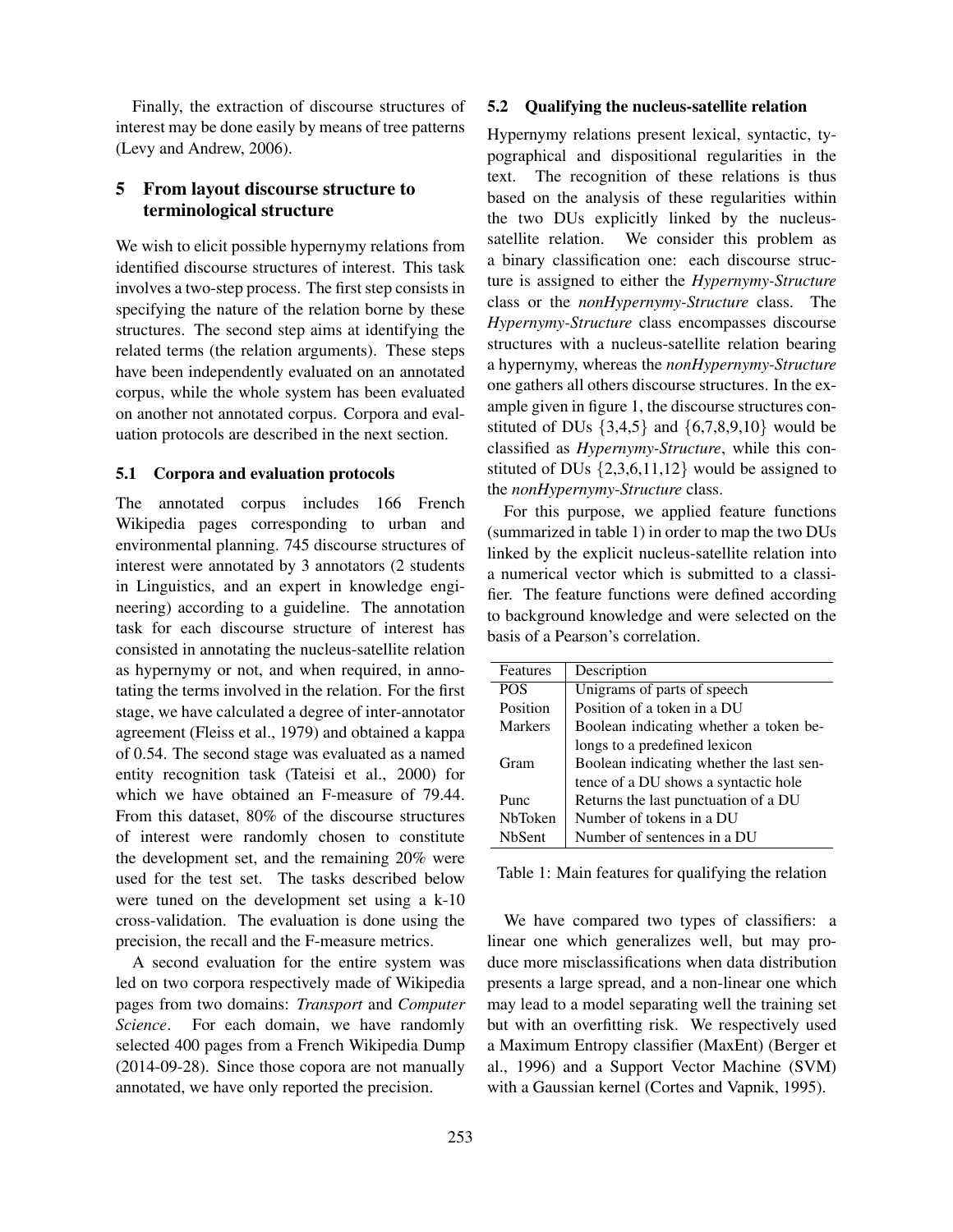The morphological and lexical information used were obtained from the French dependency parser Talismane (Urieli, 2013). For the classifiers, we have used the OpenNLP<sup>3</sup> library for the MaxEnt and the LIBSVM implementation of the SVM $4$ . This task has been evaluated against a majority baseline which better reflects the reality because of the asymmetry of the relation distribution. Table 2 presents the results. The two supervised strategies outperform significantly the baseline (p-values $<$ 0.01)<sup>5</sup>.

| <b>Strategies</b> | Prec. | Rec.        | F1    |
|-------------------|-------|-------------|-------|
| MaxEnt            | 78.01 | 84.78 81.25 |       |
| <b>SVM</b>        | 74.77 | 90.22 81.77 |       |
| <b>Baseline</b>   | 63.01 | 100.0       | 77.31 |

Table 2: Results for qualifying the relation

Regarding the F-measure metric, the difference between the MaxEnt and the SVM is not significant. We observe that the MaxEnt achieves the best precision, while the SVM reaches the best recall. These results are not surprising since the SVM decision boundary seems to be biased by outliers, thus increasing the false positive rate on unseen data.

## 5.3 Identifying the terms linked by the hypernymy relation

We have now to identify terms linked by the hypernymy relation. As previously mentioned we build a DAG reflecting all possible relations between terms of the DUs, to find the lower-cost path which represents the most cohesive sequence of terms.

If we consider the discourse structure constituted of DUs  $\{6,7,8,9,10\}$  in figure 1, the retrieved path from the corresponding DAG (figure 3) would be ["protocoles de communication interopérables" (*interoperable communication protocols*), "courrier électronique" (email), "messagerie instantanée" (in*stant messaging*), "partage de fichiers en pair à pair" (*peer-to-peer file sharing*), "tchat en salons" (*chat room*)]. Then, an example of hypernymy relation would be "courrier électronique" (*email*) is a kind of "protocoles de communication interopérables" (in*teroperable communication protocols*).

The cost of an edge is defined using the following function:

cost(
$$
T_i^j, T_{i+1}^k > ) = 1 - p(y|T_i^j, T_{i+1}^k)
$$

where  $T_i^j$  $i<sup>j</sup>$  is the *j*-th term of DU<sub>i</sub>. The probability assigned to the outcome  $y$  measures the likeliness that both terms are linked. This probability is conditioned by lexical and dispositional clues. Since it is expected that terms involved in the relation share the same lexical field, we also consider the cosine similarity between the term vectors. All those clues are mapped into a numerical vector using feature functions summarized in table 3.

| Features       | Description                               |
|----------------|-------------------------------------------|
| POS c          | Context of a term (bigrams and unigrams   |
|                | of parts of speech)                       |
| $POS_t$        | Parts of speech of a term                 |
| Role           | Role of a DU                              |
| <b>Visual</b>  | Boolean indicating whether a pair of      |
|                | terms share the same visual properties    |
| Position_t     | Value indicating a term position          |
| Position d     | Position of a DU in the whole document    |
| Coord          | For a DU, presence of coordinated DUs     |
| Sub            | For a DU, presence of subordinated DUs    |
| Level          | Value indicating the level of a DU in the |
|                | structure of document                     |
| Punc           | Returns the last punctuation of a DU      |
| <b>NbToken</b> | Number of tokens in a DU                  |
| <b>NbSent</b>  | Number of sentences in a DU               |
| COS            | Cosine similarity for a pair of terms     |

Table 3: Main features for the terms recognition

We built two models based on supervised probabilistic classifiers since characteristics of links between a hypernym and a hyponym are different from those between two hyponyms. The first model considers only the edges between layer 0 and layer 1 (hypernym-hyponym link), whereas the second one is dedicated to the edges of remaining layers (hyponym-hyponym link).

For this step, we used ACABIT (Daille, 1996) and YaTeA (Aubin and Hamon, 2006) for extracting terms. The cosine similarity is based on a distributional model constructed with the word2vec tool (Mikolov et al., 2013) and the French corpus FrWac (Baroni et al., 2009). We have learned the models using a Maximum Entropy classifier.

<sup>3</sup> http://opennlp.apache.org/

<sup>4</sup> http://www.csie.ntu.edu.tw/∼cjlin/libsvm/

<sup>5</sup> The p-values are calculated using a paired t-test.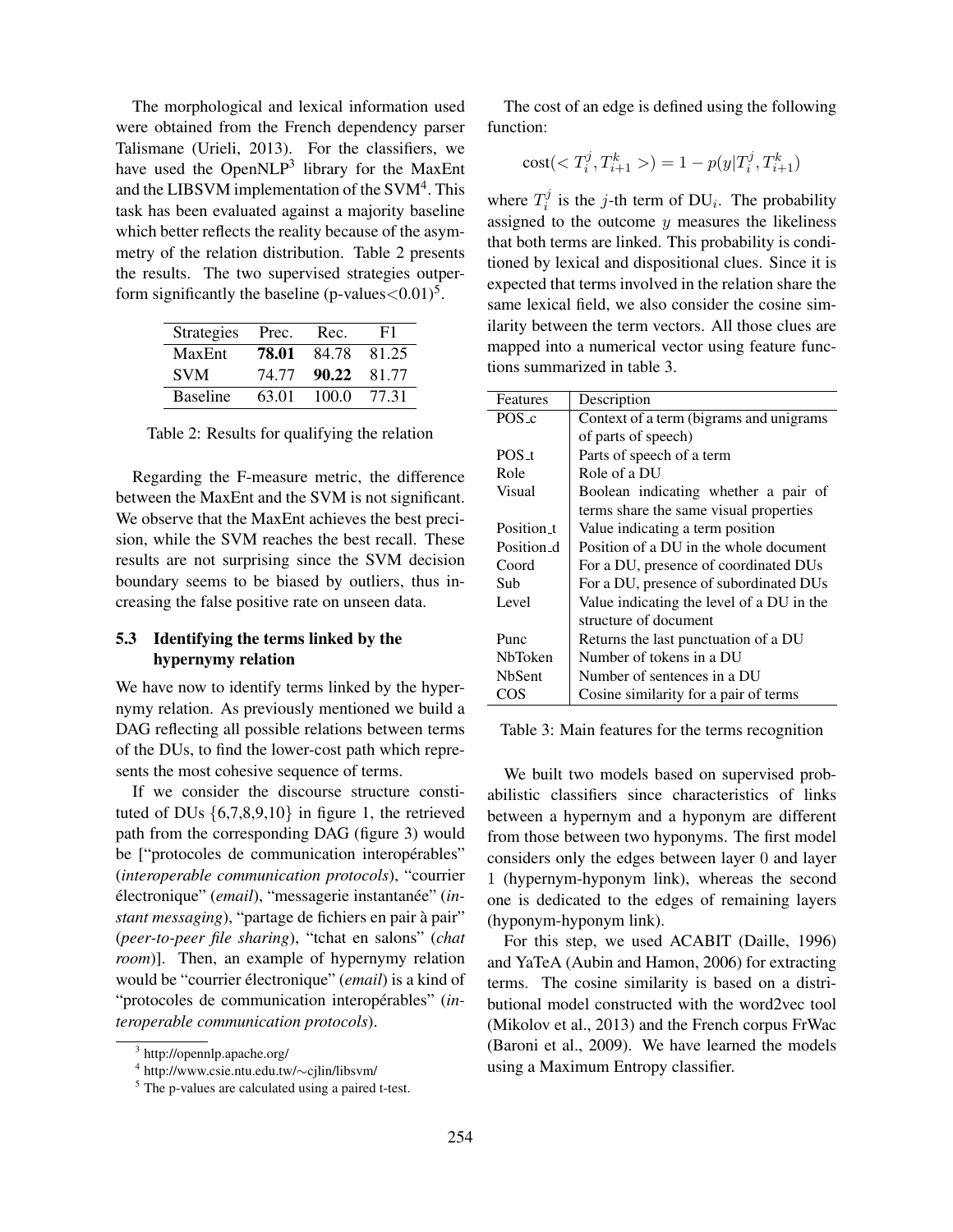For computing the lower-cost path, we use an A\* search algorithm because it can handle large search space with an admissible heuristic. The estimated cost of a path  $P$ , a sequence of edges from the root to a given term, is defined by:

$$
f(P) = g(P) + h(P)
$$

The function  $q(P)$  calculates the real cost along the path  $P$  and it is defined by:

$$
g(P) = \sum_{ \;\in \;P} \text{cost}()
$$

The heuristic  $h(P)$  is a greedy function which picks a new path with the minimal cost over  $d$  layers and returns its cost:

$$
h(P) = g(l_d(P))
$$

The function  $l_d(P)$  is defined recursively:  $l_0(P)$  is the empty path. Assume  $l_d(P)$  is defined and  $T_{i_d}^{j_d}$  $\frac{d}{i_d}$  is the last node reached on the path formed by the concatenation of P and  $l_d(P)$ , then we define:

$$
l_{d+1}(P) = l_d(P). < T_{i_d}^{j_d}, T_{i_d+1}^m > \frac{1}{2} \cdot \frac{1}{2} \cdot \frac{1}{2} \cdot \frac{1}{2} \cdot \frac{1}{2} \cdot \frac{1}{2} \cdot \frac{1}{2} \cdot \frac{1}{2} \cdot \frac{1}{2} \cdot \frac{1}{2} \cdot \frac{1}{2} \cdot \frac{1}{2} \cdot \frac{1}{2} \cdot \frac{1}{2} \cdot \frac{1}{2} \cdot \frac{1}{2} \cdot \frac{1}{2} \cdot \frac{1}{2} \cdot \frac{1}{2} \cdot \frac{1}{2} \cdot \frac{1}{2} \cdot \frac{1}{2} \cdot \frac{1}{2} \cdot \frac{1}{2} \cdot \frac{1}{2} \cdot \frac{1}{2} \cdot \frac{1}{2} \cdot \frac{1}{2} \cdot \frac{1}{2} \cdot \frac{1}{2} \cdot \frac{1}{2} \cdot \frac{1}{2} \cdot \frac{1}{2} \cdot \frac{1}{2} \cdot \frac{1}{2} \cdot \frac{1}{2} \cdot \frac{1}{2} \cdot \frac{1}{2} \cdot \frac{1}{2} \cdot \frac{1}{2} \cdot \frac{1}{2} \cdot \frac{1}{2} \cdot \frac{1}{2} \cdot \frac{1}{2} \cdot \frac{1}{2} \cdot \frac{1}{2} \cdot \frac{1}{2} \cdot \frac{1}{2} \cdot \frac{1}{2} \cdot \frac{1}{2} \cdot \frac{1}{2} \cdot \frac{1}{2} \cdot \frac{1}{2} \cdot \frac{1}{2} \cdot \frac{1}{2} \cdot \frac{1}{2} \cdot \frac{1}{2} \cdot \frac{1}{2} \cdot \frac{1}{2} \cdot \frac{1}{2} \cdot \frac{1}{2} \cdot \frac{1}{2} \cdot \frac{1}{2} \cdot \frac{1}{2} \cdot \frac{1}{2} \cdot \frac{1}{2} \cdot \frac{1}{2} \cdot \frac{1}{2} \cdot \frac{1}{2} \cdot \frac{1}{2} \cdot \frac{1}{2} \cdot \frac{1}{2} \cdot \frac{1}{2} \cdot \frac{1}{2} \cdot \frac{1}{2} \cdot \frac{1}{2} \cdot \frac{1}{2} \cdot \frac{1}{2} \cdot \frac{1}{2} \cdot \frac{1}{2} \cdot \frac
$$

where  $m$  is the index of the term with the lower cost edge and belonging to the layer  $i_d + 1$ :

$$
m = \underset{k < |\text{layer } i_d + 1|}{\text{argmin}} \text{cost}(\langle T_{i_d}^{j_d}, T_{i_d + 1}^k \rangle)
$$

This heuristic is admissible by definition. We set  $d=3$  because it is a good tradeoff between the number of operations and the number of iterations during the A\* search.

In order to evaluate this task, we compare it to a baseline and two vector-based approaches. The baseline works on the assumption that two related terms belong to a same window of words; then it takes the last term of the layer 0 as hypernym, and the first term of each layer  $i$  ( $1 \le i \le n$ ) as hyponym. The two other strategies use a cosine similarity (calculated with respectively 200- and 500 dimensional vectors) for the costs estimation. Table 4 presents the results.

The MaxEnt achieves the best F-measure and outperforms the others proposed strategies. The

| <b>Strategies</b> | Prec. | Rec.  | F1    |
|-------------------|-------|-------|-------|
| MaxEnt            | 78.98 | 69.09 | 73.71 |
| $w2v-200$         | 66.52 | 30.10 | 41.45 |
| $w2v-500$         | 83.71 | 30.10 | 44.28 |
| <b>Baseline</b>   | 48 37 | 69.09 | 56.91 |

Table 4: Results for terms recognition

vector-based strategies present interesting precisions, which seems to confirm a correlation between the lexical cohesion of terms and their likelihood of being involved in a relation.

To lead additional evaluations we define the score of a path as the mean of its costs, and we select results using a list of threshold values: only the paths with a score lower than a given threshold are returned. Figure 4 shows the Precision-Recall curves using the whole list of threshold values.



Figure 4: Comparison between the baseline, the vector-based strategies and the MaxEnt

### 5.4 Evaluation of the whole system

In this section, we report the results for the whole process applied on two corpora made of Wikipedia pages from two domains: *Transport* and *Computer Science*. For each of them, we applied a discourse analysis of the layout, and we extracted the hypernym-hyponym pairs. This extraction was done with a Maximum Entropy classifier which has shown a good precision for the two tasks described before. The retrieved pairs were ranked according to the score of the path they belong to. Finally, we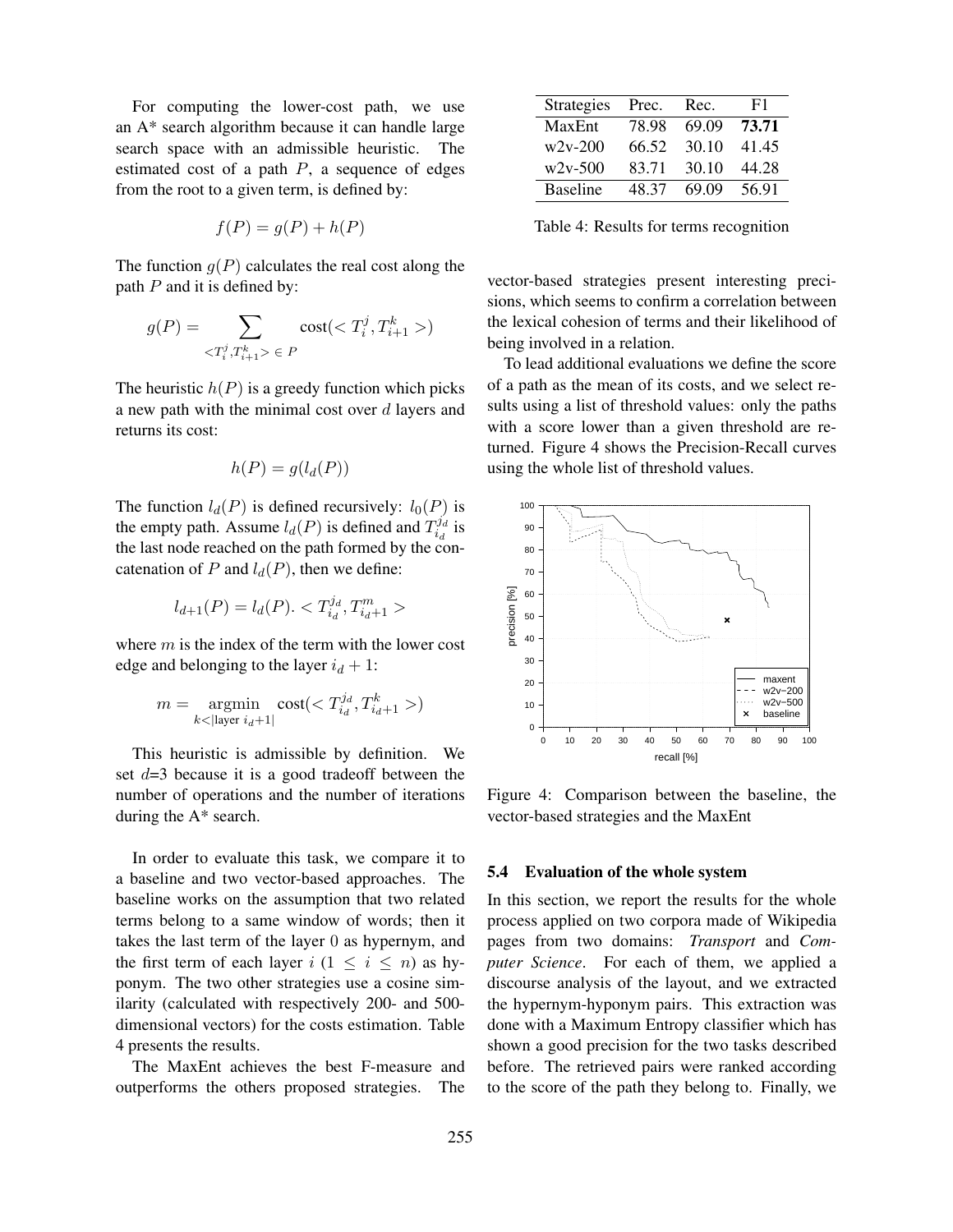

Figure 5: Precision curves for two domains of Wikipedia

manually checked the first 500 pairs. The curves in figure 5 indicate the precision. For the two domains, around 300 pairs were retrieved with a precision of about 60% for the highest threshold. Table 5 presents examples of extracted relations. The terms noted with a symbol '\*' are considered as errors.

| hypernyms      | hyponyms                         |
|----------------|----------------------------------|
| transporteurs  | STEF, transporteur*, Groupe De-  |
| frigorifiques  | lanchy, Norbert Dentressangle,   |
| (refrigerated) | Groupe Malherbe, Madrias         |
| transporters)  |                                  |
| pôles          | Gare de la Part Dieu, Centre in- |
| d'échanges     | termodal d'échanges de Limo-     |
| (interchange)  | ges, Union Station à Toronto     |
| stations)      |                                  |
| transmission   | Courte distance*, Moyenne dis-   |
| (transmis-     | tance*, Longue distance*         |
| sion)          |                                  |

### Table 5: Examples of extracted relations

We have identified the main sources of error. The most common arises from nested discourse structures. In this case, intermediate DUs often specify contexts, and therefore do not contain the searched hyponyms. This is the case in the last example of table 5 where the retrieved hyponyms for "transmission" (transmission) are "Courte distance" (*Short distance*), "Moyenne distance" (*Medium distance*) and "Longue distance" (*Long distance*).

Another error comes from a confusion between hypernymy and meronymy relations, which are both hierarchical. The fact that these two relations share the same linguistic properties may explain this confusion (Ittoo and Bouma, 2009). Furthermore we are still faced with classical linguistic problems which are out of the scope of this paper: anaphora, ellipse, coreference, etc.

Finally, we ignore cases where the hypernymy relation is reversed, i.e. when the hyponym is localized into the nucleus DU and its hypernym into a satellite DU. Clues that we use are not enough discriminating at this level.

### 6 Conclusion

In this paper we investigate a new way for extracting hypernymy relations, exploiting the text layout which expresses hierarchical relations and for which standard NLP tools are not suitable.

The system implements a two steps process: (1) a discourse analysis of the text layout, and (2) a hypernymy relation identification within specific discourse structures. We first evaluate each module independently (discourse analysis of the layout, identification of the nature of the relation, and identification of arguments of the relation), and we obtain accuracies of about 80% and 97% for the discourse analysis, and F-measures of about 81% and 73% for the relation extraction. We then evaluate the whole process and we obtain a precision of about 60%.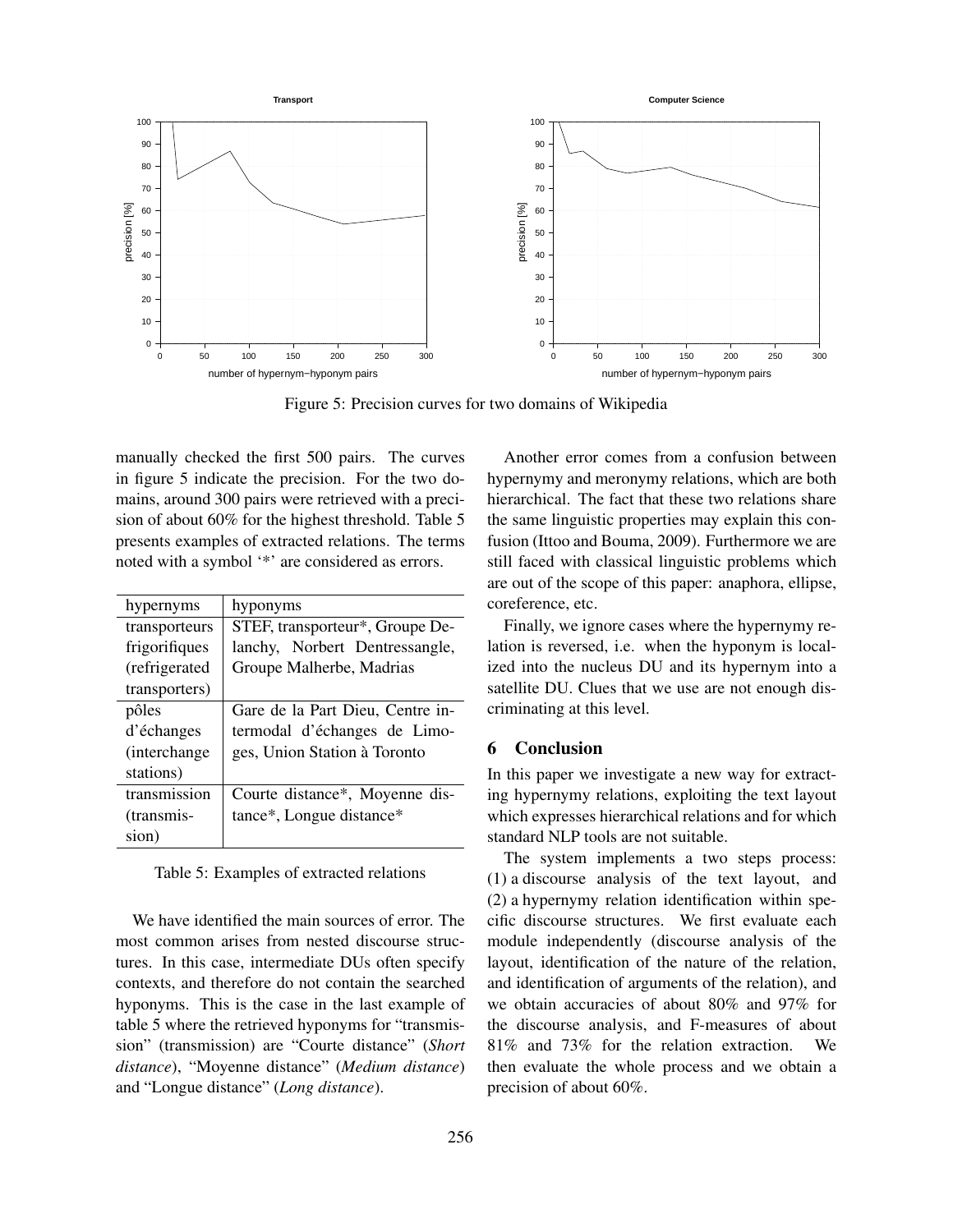One way to improve this work is to extend this analysis to other hierarchical relations. We plan to investigate more advanced techniques offered by distributional semantic models in order to discriminate hypernymy relation from meronymy ones.

Another way is to extend the scope of investigation of the layout to take into account new discursive structures. Moreover, a subsequent step to this work is its large scale application on collections of structured web documents (such as Wikipedia pages) in order to build semantic resources and to share them with the community.

### References

- Enrique Alfonseca and Suresh Manandhar. 2002. Improving an ontology refinement method with hyponymy patterns. *cell*, 4081:0–0087.
- N. Asher and A. Lascarides. 2003. *Logics of conversation*. Cambridge University Press.
- Sophie Aubin and Thierry Hamon. 2006. Improving term extraction with terminological resources. In *Advances in Natural Language Processing*, pages 380– 387. Springer.
- Sören Auer, Christian Bizer, Georgi Kobilarov, Jens Lehmann, Richard Cyganiak, and Zachary Ives. 2007. Dbpedia: A nucleus for a web of open data. In *The semantic web*, pages 722–735. Springer.
- Marco Baroni, Silvia Bernardini, Adriano Ferraresi, and Eros Zanchetta. 2009. The wacky wide web: a collection of very large linguistically processed webcrawled corpora. *Language resources and evaluation*, 43(3):209–226.
- John Bateman, Thomas Kamps, Jörg Kleinz, and Klaus Reichenberger. 2001. Towards constructive text, diagram, and layout generation for information presentation. *Computational Linguistics*, 27(3):409–449.
- Adam L Berger, Vincent J Della Pietra, and Stephen A Della Pietra. 1996. A maximum entropy approach to natural language processing. *Computational linguistics*, 22(1):39–71.
- Sergey Chernov, Tereza Iofciu, Wolfgang Nejdl, and Xuan Zhou. 2006. Extracting semantics relationships between wikipedia categories. *SemWiki*, 206.
- Philipp Cimiano, Andreas Hotho, and Steffen Staab. 2005. Learning concept hierarchies from text corpora using formal concept analysis. *J. Artif. Intell. Res.(JAIR)*, 24:305–339.
- Corinna Cortes and Vladimir Vapnik. 1995. Supportvector networks. *Machine learning*, 20(3):273–297.
- Béatrice Daille. 1996. Study and implementation of combined techniques for automatic extraction of terminology. *The balancing act: Combining symbolic and statistical approaches to language*, 1:49–66.
- Jean-Philippe Fauconnier, Laurent Sorin, Mouna Kamel, Mustapha Mojahid, and Nathalie Aussenac-Gilles. 2014. Détection automatique de la structure organisationnelle de documents à partir de marqueurs visuels et lexicaux. In *Actes de la 21e Conference ´ sur le Traitement Automatique des Langues Naturelles (TALN 2014)*, pages 340–351.
- Joseph L Fleiss, John C Nee, and J Richard Landis. 1979. Large sample variance of kappa in the case of different sets of raters. *Psychological Bulletin*, 86(5):974–977.
- Marti A Hearst. 1992. Automatic acquisition of hyponyms from large text corpora. In *Proceedings of the 14th conference on Computational linguistics*, volume 2, pages 539–545. Association for Computational Linguistics.
- Ashwin Ittoo and Gosse Bouma. 2009. Semantic selectional restrictions for disambiguating meronymy relations. In *proceedings of CLIN09: The 19th Computational Linguistics in the Netherlands meeting, to appear*.
- Jan Jannink and Gio Wiederhold. 1999. Thesaurus entry extraction from an on-line dictionary. In *Proceedings of Fusion*, volume 99. Citeseer.
- Mouna Kamel and Nathalie Aussenac-Gilles. 2009. How can document structure improve ontology learning? In *Workshop on Semantic Annotation and Knowledge Markup collocated with K-CAP*.
- Alessandro Lenci and Giulia Benotto. 2012. Identifying hypernyms in distributional semantic spaces. In *Proceedings of the First Joint Conference on Lexical and Computational Semantics-Volume 1: Proceedings of the main conference and the shared task, and Volume 2: Proceedings of the Sixth International Workshop on Semantic Evaluation*, pages 75–79. Association for Computational Linguistics.
- Roger Levy and Galen Andrew. 2006. Tregex and tsurgeon: tools for querying and manipulating tree data structures. In *Proceedings of the fifth international conference on Language Resources and Evaluation*, pages 2231–2234. Citeseer.
- William C Mann and Sandra A Thompson. 1988. Rhetorical structure theory: Toward a functional theory of text organization. *Text*, 8(3):243–281.
- Daniel Marcu. 1999. A decision-based approach to rhetorical parsing. In *Proceedings of the 37th annual meeting of the Association for Computational Linguistics on Computational Linguistics*, pages 365–372. Association for Computational Linguistics.